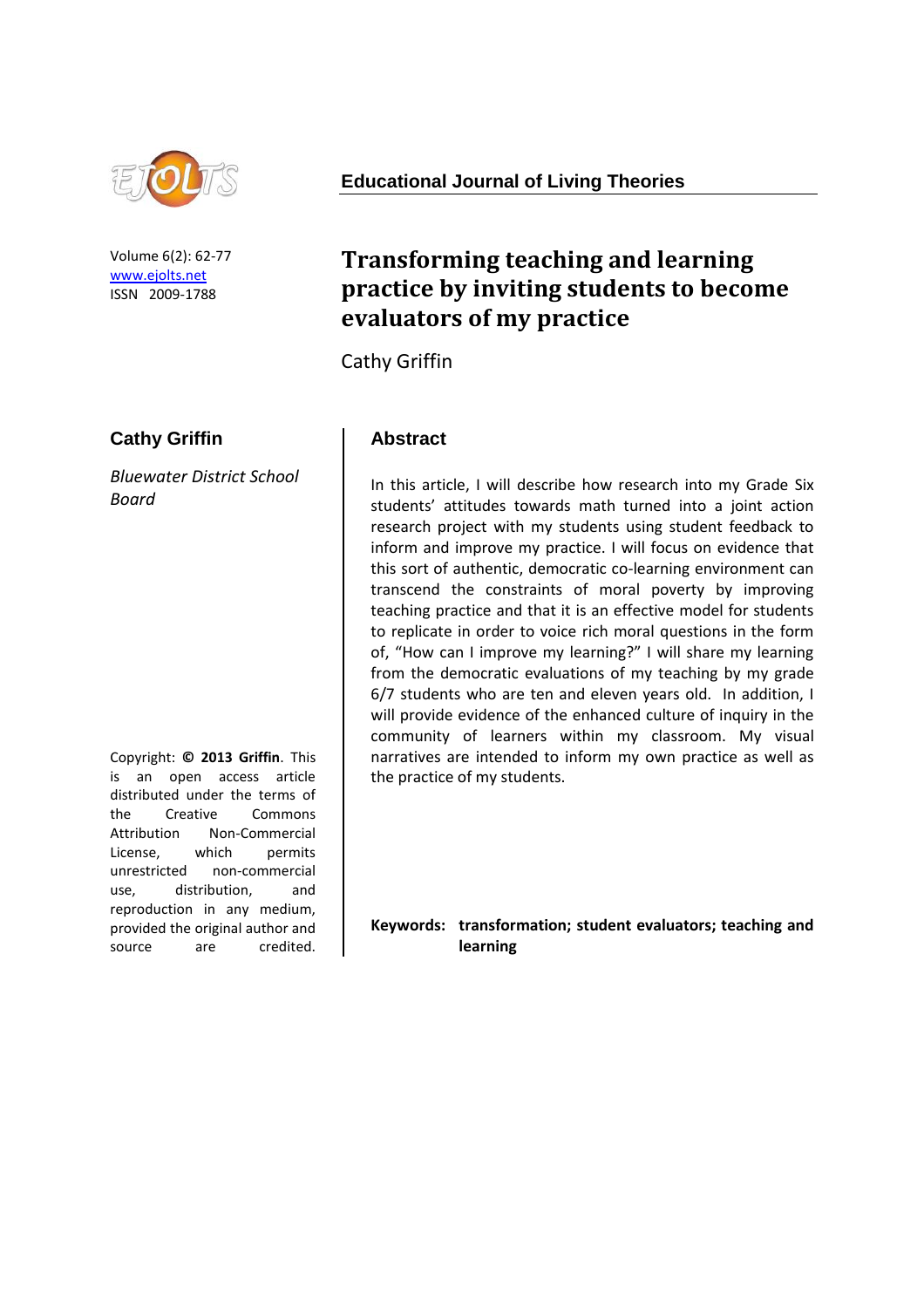### **1. Purpose**

My purpose in writing this article is two-fold. First, it is a way for me to hold myself accountable to my value of authenticity in making public what I feel is important in my work as a lifelong learner, as a practitioner trying to improve my own practice. I held myself accountable within the culture of inquiry in my classroom as I explained what I was doing, why I was doing it and enlisted their help to evaluate our progress as individual learners and as a culture of inquiry. I held myself accountable in the culture of inquiry with Jack Whitehead, Jackie Delong and Liz Campbell as we worked collaboratively in creating this paper. Finally, I hold myself accountable to a wider audience of the EJOLTs reviewers and readers as I make my story and conclusions public. At each level, I invite both validation and critique as I tell my story and draw conclusions about my learning, our collective learning process and the learning of my students.

Second, and most important, I wish to communicate how deeply important it is that we as educators extend ourselves in a loving way to our students, that we carefully build trust in our relationships and that we really listen to their voices in an open and honest way without trying to fit their words into our notion of who they are. This concept can be applied to any relationship, but in my experience there is a deep, traditional hierarchy which is reinforced in many overt and covert ways in the education system. This hierarchy can treat students as vessels to be filled and measured rather than equals sharing a learning journey, capable of navigating and mapping their own journey. I want to communicate how I struggle to break down this hierarchy which is ingrained in both policy, in my own practice and in the results of this struggle.

# **2. Data collection**

Our data, as a group, are drawn from the descriptions and explanations of the action research of all four researchers. My data have been drawn from my master's Major Research Project, my journals from the 2012-2013 school year, student feedback collected orally and recorded in classroom anchor charts, video recordings of students working in groups with and without me and with me one-on-one, video recordings of students giving me feedback after watching videos of me working with them, student self-assessment, and mid-year report card comments. A fuller description of how we, as a group, collect and analyze video data is located in the introductory article.

# **3. Background to my values as an educator**

In my Master's thesis (Griffin, 2011), I describe my journey as learning to recognize a living contradiction (Whitehead, 1989) central in both my teaching and personal lives - I wished to build deep and meaningful relationships in my personal and professional lives and yet I sensed that coping mechanisms I had developed as a survivor of childhood sexual abuse (CSA) were preventing me from building these relationships. I felt my tendency towards being very protective of peoples' and my own privacy was preventing me from really getting to know my students personally. I am deeply concerned for the wellbeing of my students but particularly those at risk and know that a connection to me as their teacher is one way to build their resilience, their ability to cope with any difficulty they encounter in life. Barr and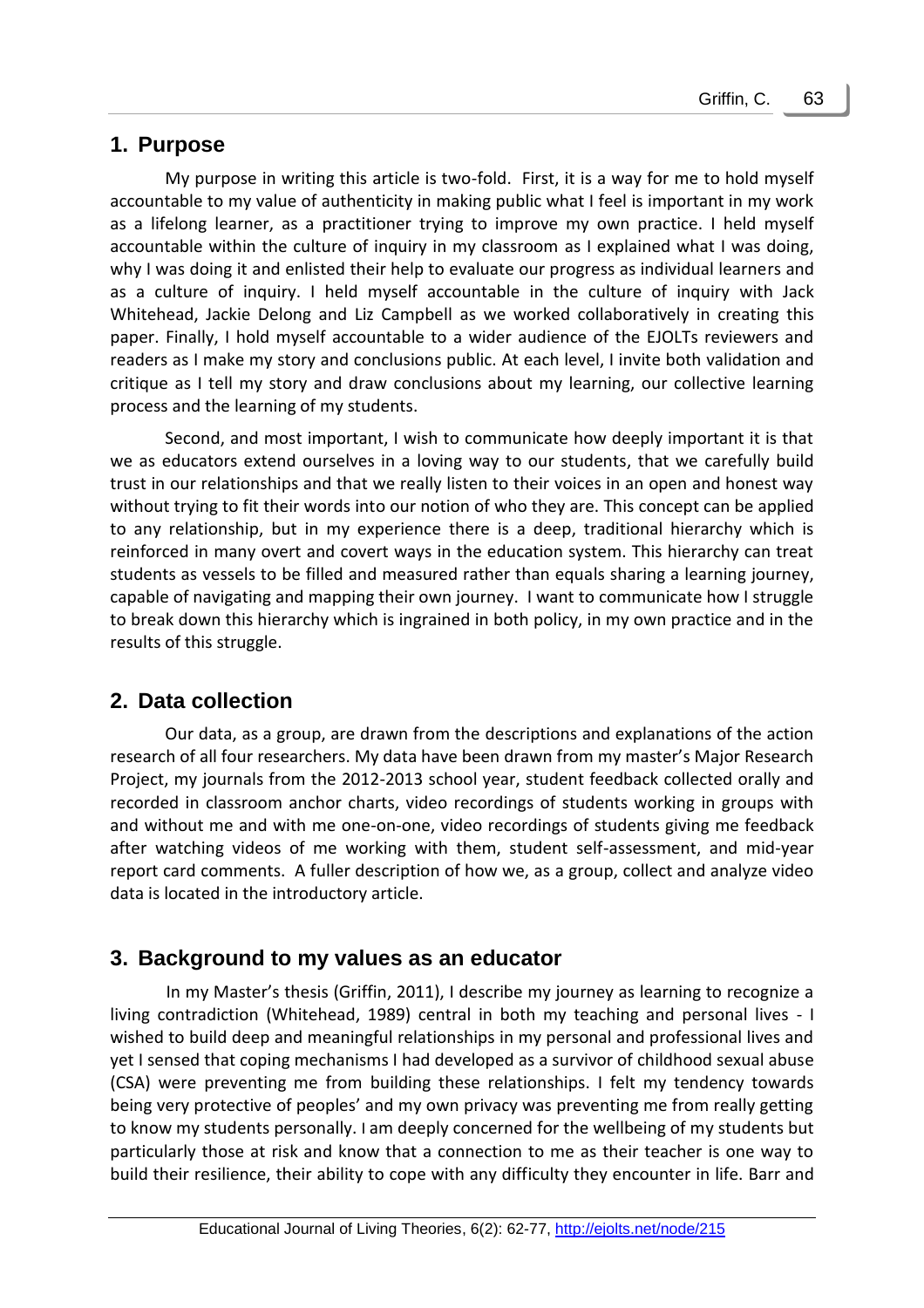64

Parett (2008) confirm that "the most important factor affecting students' learning is the teacher" (p.16).

Barr and Parett (2008) describe "students at risk" as a broad range of students who are underachieving for whatever reason, whether it be financial poverty, disengagement, lack of motivation or upheaval at home (p. 1-2). When I talk about students "at risk" I think of individuals I have met in my classroom - students who suffer from anxiety, fear, selfloathing, lack of control over their emotions, students who have a history of abuse, students who practice ineffective ways of communicating with others and students who seem consistently unhappy or unable to thrive in a school setting. By thriving, I do not mean achieving according to a national or provincial academic standard, although this may be the case. Thriving is a state of authenticity or wholeheartedness in which one is capable of clearly seeing and being seen for who one is, paired with a personal and social acceptance of this identity. Tara Brach (2012), describes this concept: "The two parts of genuine acceptance  $-$  seeing clearly and holding our experience with compassion  $-$  are as interdependent as the two wings of a great bird. Together, they enable us to fly and be free."

It is a state which, in my experience, is not correlated with academic achievement. However, it is the inability to achieve this state which I refer to as a moral poverty and which can prevent anyone, students included, from thriving personally, socially and/or academically.

In his book, "Leadership for an age of wisdom," Branson (2009) describes how leaders can only achieve a state of "inner freedom" in which they are free of "self-deceit, impulsiveness, and a lack of self-control" (p. 67). This state of inner freedom, a state of authenticity which I am describing as a necessity for thriving, can only occur when one develops an explicit or epistemological understanding of one's ontology:

The cornerstone of such authenticity is in being able to always present yourself as having consistency between your words and your deeds – to show a natural and sincere congruence between the values you express in words and those you display in your leadership actions. In other words, authenticity begins in knowing yourself, in knowing your actual values, and in having self-knowledge. This means that an authentic leader must willingly be committed to regular self-reflection and self-inquiry but not of a superficial kind... such deep self-reflection and self-inquiry enables leaders to fully understand how their mind and body are reacting to the immediate experience so that any unhelpful thoughts, beliefs, attitudes, assumptions, and values can be overcome in order to liberate all of the necessary helpful cognitive and consciousness thoughts that will enable them to act in the most authentic and appropriate way. This is about achieving the inner victory. (Branson, 2009, p. 32)

In his thought-provoking critique of this paper, Tim Cain questioned whether the term "moral poverty" should be applied to what Liz Campbell, Jack Whitehead, Jackie Delong and I experience and are trying to address in our various cultures of inquiry. He explains:

I've had quite a privileged life really, and haven't experienced a lot of poverty but, as I understand it, poverty is hunger. It's a dull ache that doesnt' go away. It's lethargy. It's continual anxiety, every time you wake up. Fear of the bailiff. (Cain, 2013)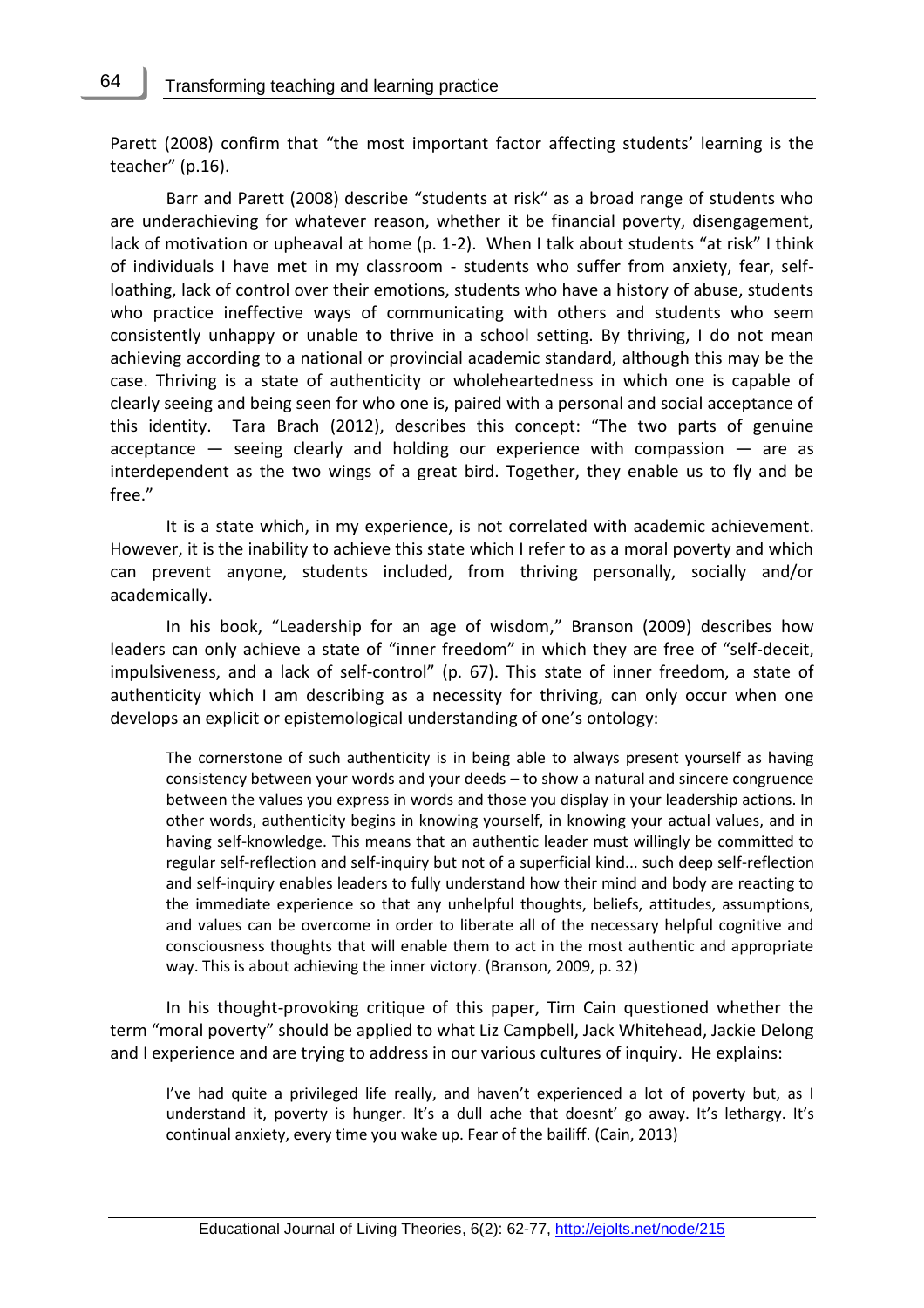What I am trying to make clear is that some of us, including students in our classrooms, have suffered or do suffer from the effects of abuse or a condition which creates a mental hunger, a dull ache that doesn't go away. Some of us do live with a constant, pervasive feeling of shame and a fear that someone will find out just how unworthy we are. Many survivors of CSA "come to believe that they are bad, that they did not deserve to be taken care of, and that they in fact deserved abuse. They feel isolated and alone" (Bass & Davis, 2008). Although they may feel unworthy of love or care, the abuse itself is not confused with love. Bass and Davis (2008) explain that for female survivors of CSA, "Thriving means enjoying a feeling of wholeheartedness, satisfaction in your life and work, genuine love in your relationship, pleasure in your body" (p. xxiv). Bass and Davis, too, look to selfreflection, developing an understanding of oneself as a first step forward. In their words, survivors need to "differentiate between the ways your coping mechanisms are beneficial and the ways they may be hurting you. Then you can celebrate your strengths while you start to change the patterns that no longer serve you" (p. 13). Shame researcher, Brene Brown (2010) echoes the same self-awareness and self-acceptance model of healing I spoke of above, "Shame cannot hold on when we name it. Shame cannot survive empathy." (Brown, 2010)

What I have discovered in doing the sort of work, and will describe in this paper, is that the vast majority of my students question who they are, experience anxiety, and are concerned about how I and others perceive them. In *The Soul of Education,* Kessler (2000) describes these feelings as the, "yearnings, wonder, wisdom, fear and confusion of students" (p. x) and calls for more attention to be paid to these matters in all classrooms, as all students can benefit from a soulful curriculum:

When soul enters the classroom, masks drop away. Students dare to share the joy and talents they have feared would provoke jealousy in even their best friends. They risk exposing the pain and shame that peers might judge as weakness. Seeing deeply into the perspectives of others, accepting what has felt unworthy in themselves, students discover compassion and begin to learn about forgiveness. (Kessler, 2000, p. x)

Tara Brach (2005) reflects on the pervasiveness of feelings of unworthiness in the general public:

Several years ago the Dalai Lama was meeting with a group of western teachers and he expressed astonishment at the degree of self-aversion and feelings of unworthiness that are reported by western students. Shame, or self-aversion, is the most pervasive type of contemporary suffering. And what this means is that for awakening beings of our time, people on the spiritual path, that paying attention to shame, paying attention to selfaversion is a necessary gateway for awakening. It's not something to get rid of, rather the way we pay attention to self-aversion is actually the grounds of the path. (Ch. 1, 3:47-4.39 minutes)

Through my own self-reflection and reflection with my validation group during my Master's work, I discovered that my core values are love, authenticity and trust. In my Master's thesis (Griffin, 2011) I was able to show how these values were part of my ontology, part of who I am because of early experiences in my life. I was only able to identify them by studying my thought patterns, my beliefs, my actions and reactions and by listening to others reflect my ideas back to me. As I gained an explicit understanding of these values I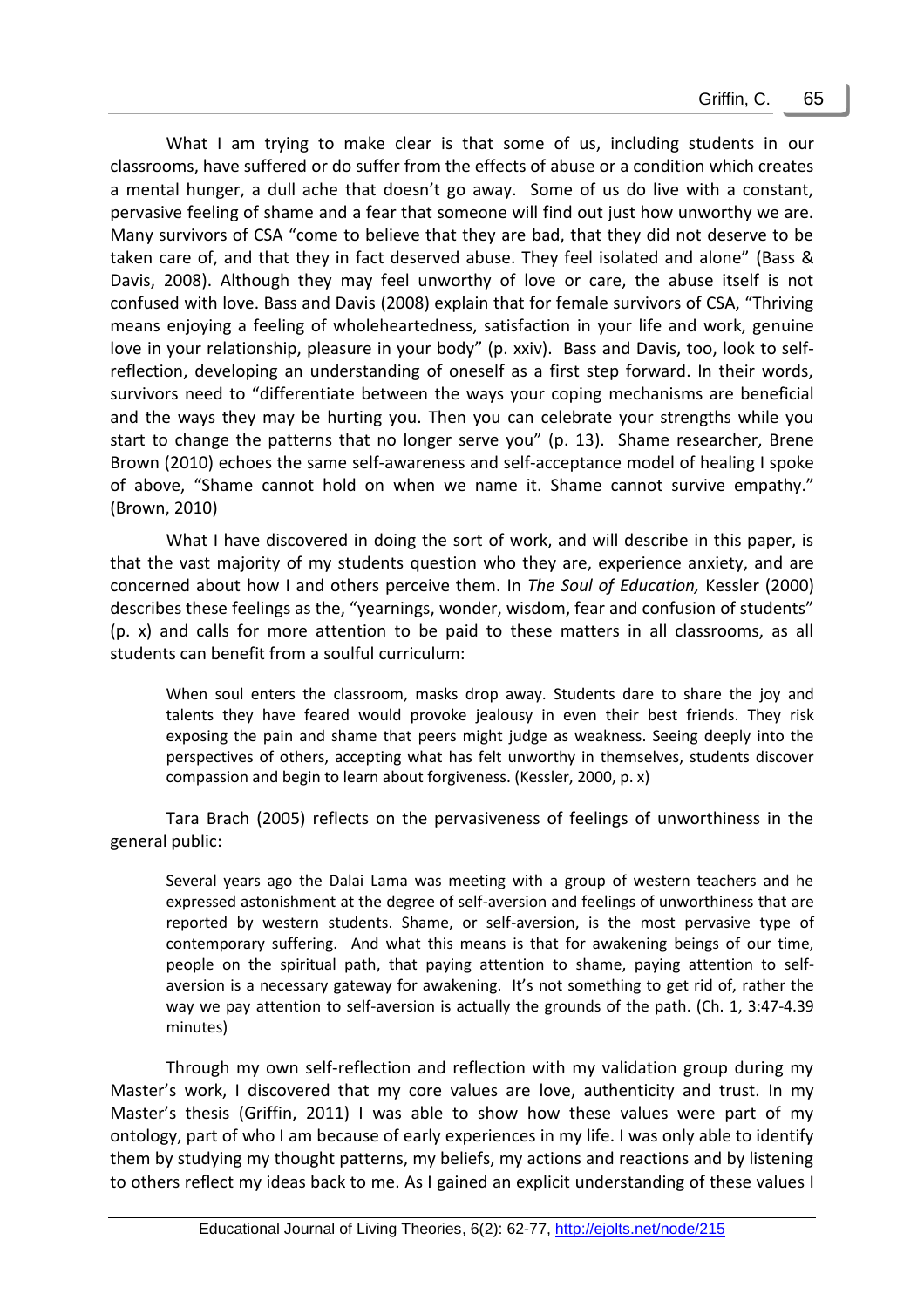66

was able to develop an epistemological understanding of my values and use this knowledge to guide future action. I use these values epistemologically in the sense that they form the standards of judgment I use to evaluate the validity of my contributions to educational knowledge.

I want to stress that I am not suggesting that teachers take on the role of a therapist to deal with the sort of moral poverty I have described. I have learned that my tendency to protect my own personal life and that of others is important, valid and non-negotiable. However, I have found a way to connect personally with my students, to allow them the opportunity to see me and accept me for who I am and who I am trying to be as a teacher. By opening up my practice to democratic evaluation, I find students respond by letting me know who they are as a learner and they begin to trust that I accept this version of themselves. I will describe this process in the remainder of this paper.

#### **4. Background to this research project**

I teach Grade 6/7 at a small rural school in South Western Ontario. I have eight Grade Seven students and 18 Grade Sixes. About a third of the population at our school is either Pennsylvania Dutch or Mexican Mennonite with English as a second dialect. The majority of the remaining students are Caucasian Canadian of various ethnic descents. This is my third year teaching Grade 6 and my second year with a split Grade 6/7 class. I have been teaching for about fifteen years. I completed my Masters of Education with Brock University in 2011. Since meeting Jackie through this programme, I have gradually attempted to implement what I learned from her about action research and forming cultures-of-inquiry with my students.

This paper chronicles my success during the 2012-2013 school year arriving at the goal of having students articulate questions that address who they are as learners through the context of mathematics. I began teaching this year with the firm belief in the value of cultures of inquiry and problem solving in math. I have tried to live according to my values of authenticity, trust and love and use them as personal standards of judgment to guide me in developing a classroom culture with my students. I want my students to feel safe, to trust me, to trust themselves as learners and to feel that I am being authentic in my words and actions. In addition, my goal in building a safe, trusting environment, is that they will have the courage to reveal their authentic selves. Although, I do not always explicitly tell my students that I love them, as do Jackie and Liz, I attempt to show them this in both words and deeds. I use the same definition for love as Liz, "Love is the will to extend oneself for the purpose of nurturing one's own or another's spiritual growth" (Peck, 1978, p. 81).

A group of teachers and I worked on improving our instruction of mathematics within an action research project with Ontario Ministry of Education funding in the 2012/13 school year under the programme title: Teacher Leadership Learning Project (TLLP). We identified that a culture-of-inquiry looks like students asking their own questions and discovering principles for themselves rather than being instructed. It includes dialogue and students sharing their ideas with each other. In problem solving, there is an entry point for each student in the class at different ability levels. Common discussion happens between students at different levels because the problems share common themes or big ideas. If you walked into my classroom I would want you to see students engaged in their work, taking risks,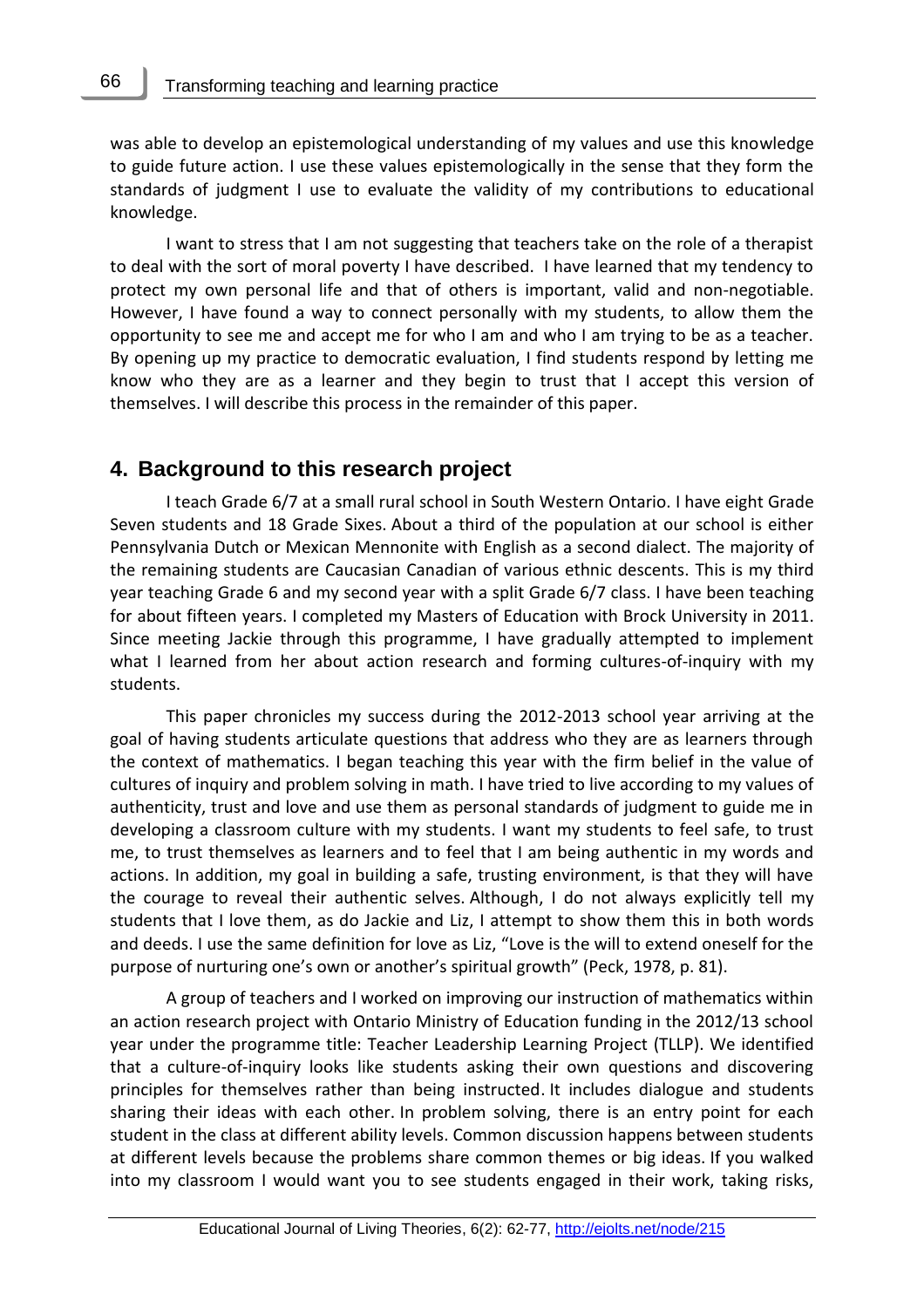trying different strategies, talking to each other about what they are doing, challenging each other's ideas and, above all, enjoying the process.

However, as I approached the end of November, 2012 and we had been working on this project, I still had some students in my class saying, "Awwww, math!" when they saw it on the day's schedule. I identified this as my living contradiction (Whitehead, 1989). I wanted my students to value our problem solving sessions as I did. I wanted them to feel safe and trust and enjoy the process of problem solving but this appeared not to be the case. So I set about on an action research project.

Action that I took to improve student attitudes in math:

- 1. Research student attitudes towards math
- 2. Intentionally model inviting criticism of my own practice
- 3. Act on results of attitude survey with students as co-researchers
- 4. Reflect on results using video data
- 5. Repeat 3 & 4 as needed
- 6. Meet with critical friends (TLLP group, Jack, Jackie and Liz)
- 7. Honour student voice on report cards

I am claiming that by intentionally asking my students to give me feedback and using this feedback for action research, I am able to change my teaching practices to create an authentic, democratic co-learning environment. Indicators of my success include teacher and students as co-learners (learning from and with each other), feedback flowing from student to teacher and vice versa and changes made to my teaching practice which honour my students' embodied knowledge.

I also claim that modelling the action-research process through inviting criticism of my own teaching practice and acting on feedback received is an effective way to lead into student-directed action research projects addressing issues of moral poverty. Indicators of my success are their actual questions which are asked in the form, "How can I improve my learning?" and my acknowledgement of the importance of their questions and their voices which I include in their words in report cards.

# **5. Building trust and respect in the classroom**

The following 2:34 minute video shows me interacting with students in ways I believe demonstrate me living according to my values throughout this study. I do not present the clips to create the illusion that this is how I teach all of the time but rather to demonstrate that I am mindful of the moments in which I know what I am doing is right and true to my values. The use of video allows me to capture these moments, heighten my awareness of what I am doing in the moment and allows me to reflect more accurately afterward. It also allows me to seek validation for what I believe to be true about my teaching. I honour the diverse values and beliefs of my students and their families about the use of technology by angling the video camera in such a way as to capture only those students with permission to share their images publicly.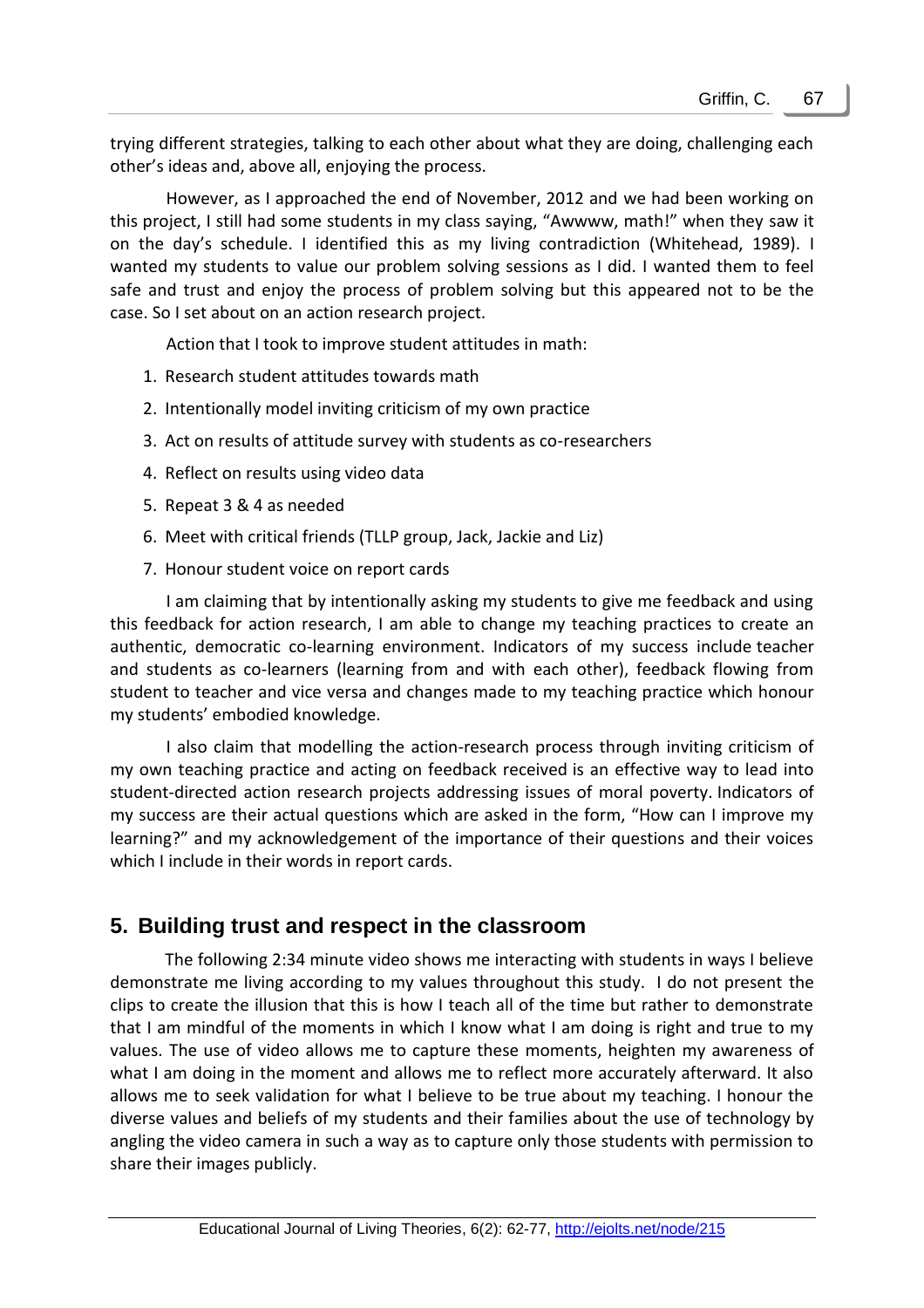The video begins with three examples of how I believe I live my value of authenticity by assuring the group of students that I am learning with them, reflecting on what I do and trying to improve. I admit that I make mistakes and ask for their feedback in how what I do affects them. The second section shows two clips in which I believe I am demonstrating my love for my students. In the first example, I demonstrate joy and excitement in celebrating a student's original thinking. In the second example, I am assuring a student who has expressed concern about the Grade 6 standardized testing that, "I don't care about EQAO I care about you!" EQAO is the Ontario standardized testing authority.



**Video 1.** Evidence of how I teach to my values of authenticity and love [\(http://youtu.be/4Wah1YLgSQY\)](http://youtu.be/4Wah1YLgSQY)

# **6. Unveiling embodied knowledge to develop a democratic, reciprocal learning relationship with students**

In late November, 2012 I decided to do an in-class, informal survey to find the source of their negative attitudes towards math. I was inspired by the title of a chapter in a book by Judy Willis (2010) entitled Learning to Love Math. The chapter title is, "Reversing math negativity with an attitude makeover." I explained that I was looking for examples of when they found math enjoyable and learned. I also asked for examples of barriers that made it difficult for them to enjoy math and learn.

In the next video clip (the link is three paragraphs down), I give evidence of how I am trusting my students' embodied knowledge. I am demonstrating that I value the information they can give me about how they learn and the barriers to their learning. First, I describe to Jackie and Liz how the students began with many positive examples of what helps them enjoy math and learn. As soon as I welcomed an example of barriers to their learning by saying that the information would help my teaching, the list on that side of the chart began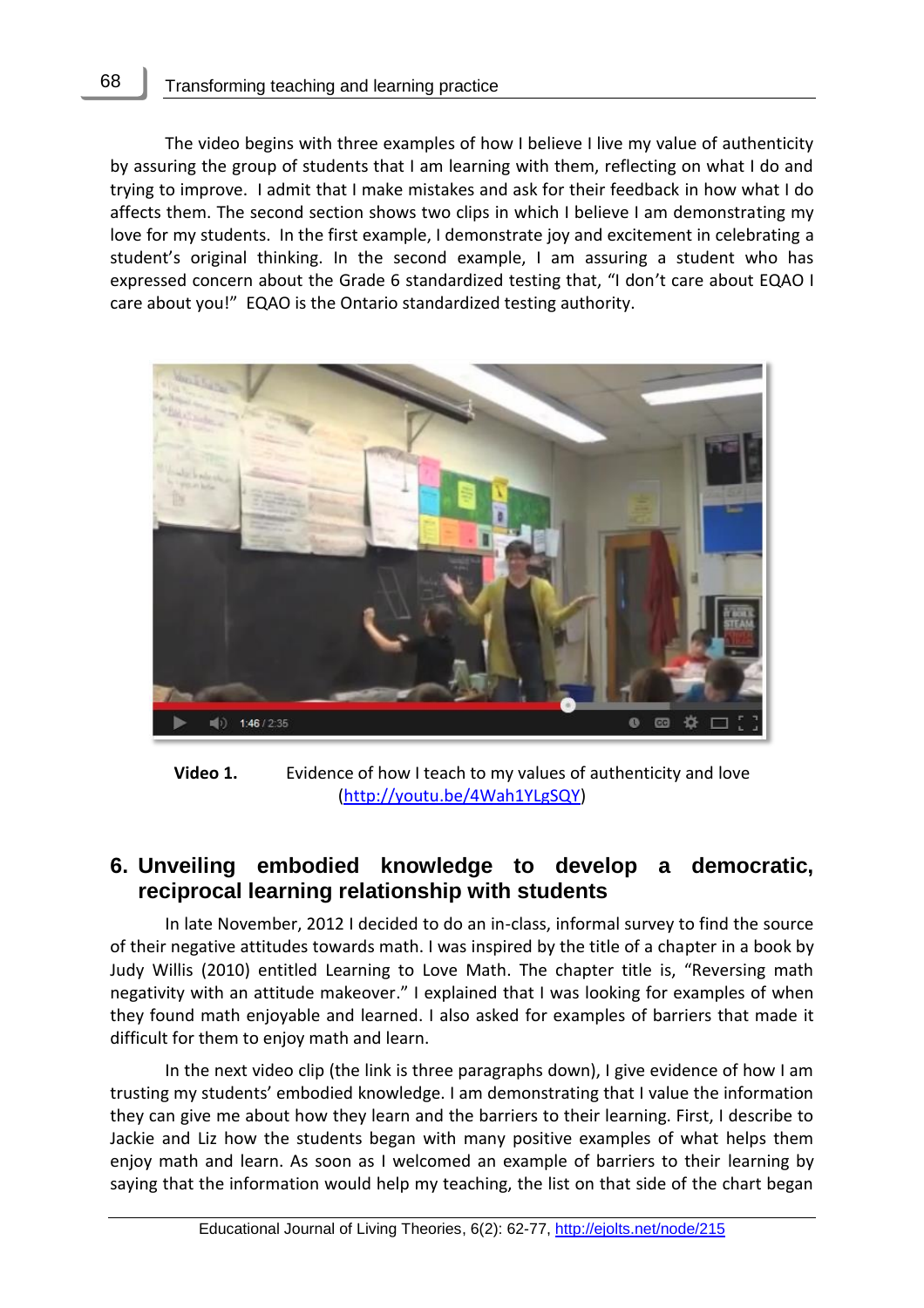to fill rapidly with comments on themes including group work, level of challenge, communication, and feedback. When relating what happened to Jackie and Liz, my excitement at getting such rich feedback is evident in my tone and body language. Jackie and Liz respond with empathetic resonance in the form of broad smiles, nods and positive comments.

Made explicit to both the students and myself during the process, were areas in which I could improve my practice as a teacher and they could improve their practice as learners. The fact that one student felt, "being lectured one-on-one by teachers" made math less enjoyable for him stunned me as I had never considered I might be speaking to this very able student in a manner that he found offensive.

What followed this activity were successive action reflection cycles in which the class helped me decide on action to take based on their feedback. The action included working with different partners, experimenting with different ways of working collaboratively, changes to my teaching practice (e.g. ways of giving feedback) and being intentional and mindful of the effect of strategies already in place. Included in the second part of the video under the following paragraph are debrief sessions with students after the first action reflection cycle. They viewed recordings of classroom sessions in which they experimented with different ways of working in groups and ways of receiving feedback. Charles and Meghan share different opinions of how my questioning practices affect them.



**Video 2.** Inviting students to become evaluators of my practice [\(http://youtu.be/nbuQHRhqEOE\)](http://youtu.be/nbuQHRhqEOE)

Finally, the video above ends with a clip from a conversation between Jackie and Jack. Jackie explains how she sees me asking for feedback on my teaching which is helping to build an authentic, democratic co-learning community rather than an impoverished one.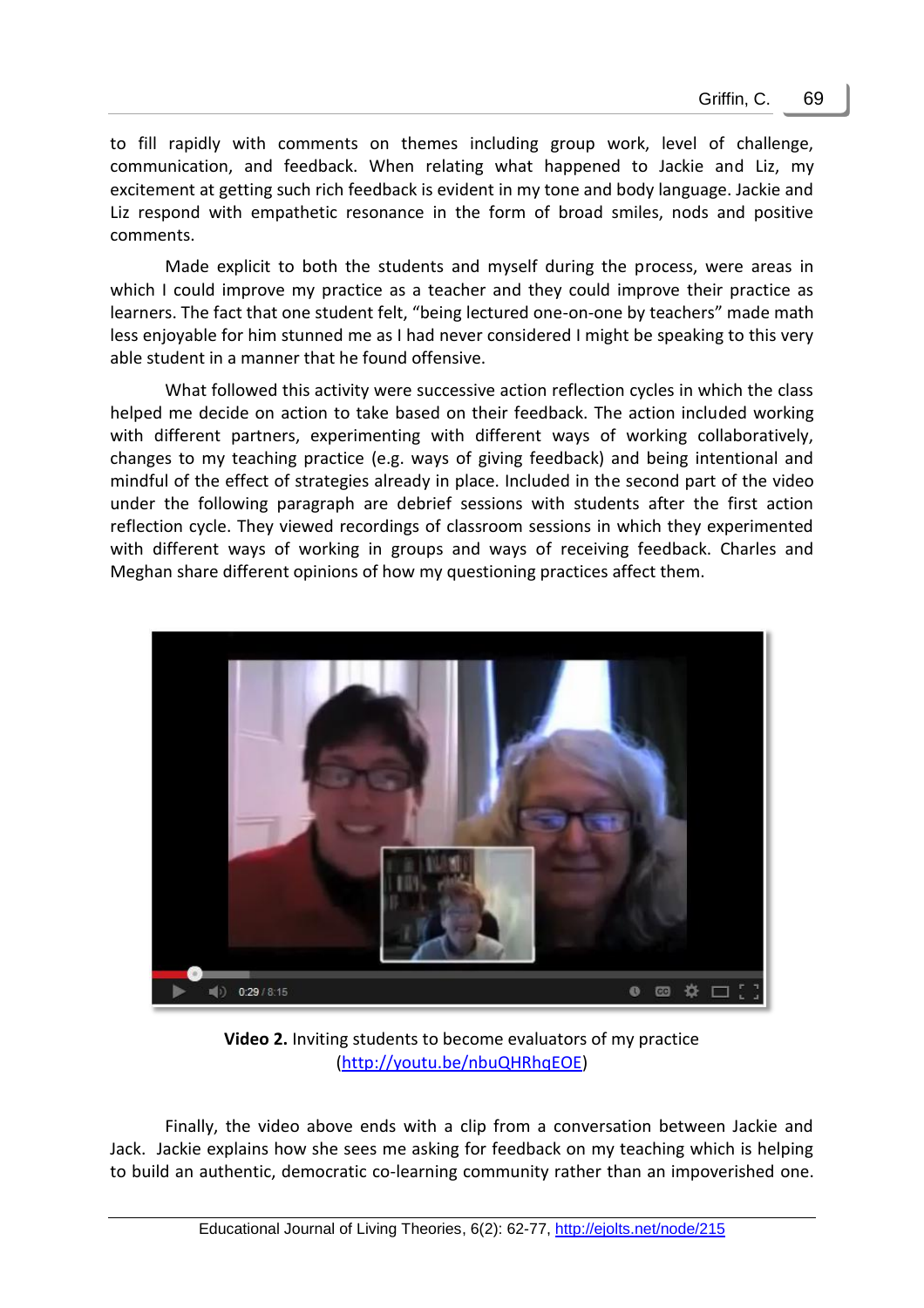Jack articulates that in showing how I am responding to the feedback of my students I am addressing a poverty within the research base in terms of demonstrating the influence of these sorts of reciprocal relationships over time.

#### **7. The living curriculum**

70

I feel the conflict between teaching the "given curriculum" and a "living curriculum." For me this presents as a conflict between covering the curriculum to prepare students for standardized testing and allowing student questions to guide my instruction. I teach my students math, language, science, social studies, health, physical education, art, drama and dance. I have pages and pages of expectations for two grades to cover in a year. Despite giving students time to follow their personal inquiries, the majority of my time with them is more directed by me with their input. Students help me plan units and have choice and I endeavor to follow their questions and approach units of study as a co-learner. Until February, 2013, I felt I had not arrived at the point of having my students articulate questions of inquiry which truly reflected their personal values.

My journaling, while I was writing the learning skills section of my report cards at the beginning of February, 2013, chronicles my transformation through action reflection cycles to address a living contradiction. At the moment of writing, I was mindful of important shifts in my thinking that would have a huge impact on what I did from that point forward. By mindful I am referring to the ability to stay with negative emotions, really feel them and ponder where they came from, embrace them and consciously making room for them rather than suppressing them or running away from them. Williams (as cited in Heaversedge, 2010) explains that "mindfulness training encourages the brain into [a] welcoming pattern even for things we might have found aversive." In my case I was being intentional in welcoming a cognitive examination of my living contradiction.

In short, I wanted to report on my student's learning skills but it became apparent that I felt my traditional reporting method of me commenting on their progress did not match the rich reflection and action research in which the students had been involved. Before this transformation, I created prepared comments that could be stored in a comment bank within the reporting database and modified for individual students. An example:

[Name] demonstrates good learning skills on a consistent basis. [He/She] is able to work cooperatively in small and large groups and usually resolve conflicts independently when they arise. [Name] demonstrates a positive attitude towards learning and completes most work in a timely manner. [He/She] uses initiative in problem solving. Next Step: Begin to set your own goals and work towards them. (C. Griffin, January, 2011)

Once I had identified the living contradiction, I experimented with writing comments about my students and gradually got closer to what I was looking for:

I have just realized that I am trying to intentionally comment on where they are in the process of reflecting on their own practice and learning. I am working towards my comments being thought provoking questions rather than "thou shalts" or "you shoulds". I want them to think about what they are doing and what they might experiment with changing. I am not there yet. Even doing this right now I have made little tweaks to some of the comments to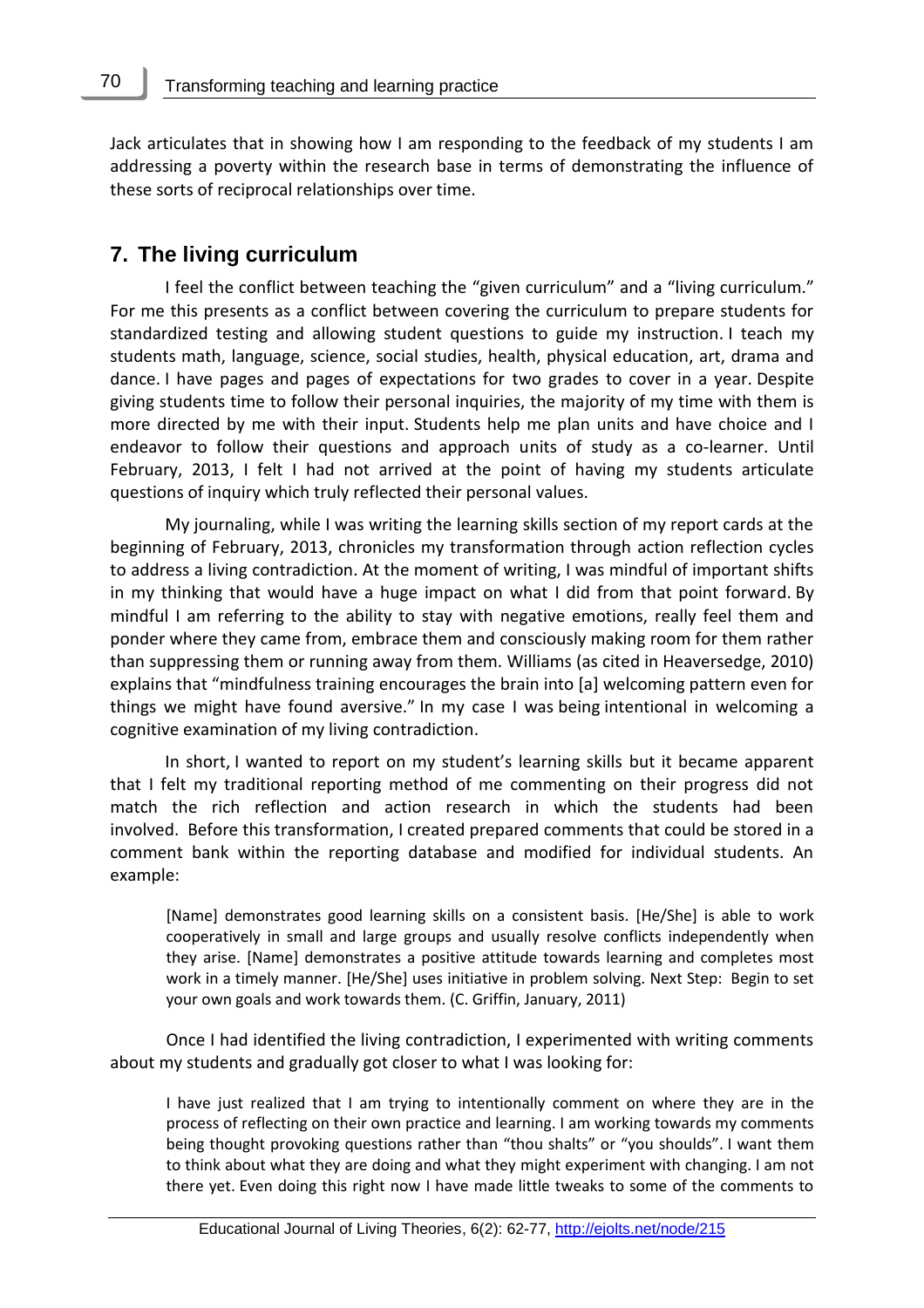make them less value laden, less judgmental on my part and put more of the responsibility on the student for the thinking. (C. Griffin, personal communication, February 3, 2013)

Subsequent to this thinking, I changed my comments to more accurately reflect the students' experiences:

Joe's efficiency and focus in completing work is commendable. The next step for him continues to be in taking the initiative and reflecting on the question, "How might I engage and *do my best rather than rushing to get tasks done?*"

Having recognized the living contradiction in the writing of report cards, I found myself making the same mistake with their action research questions. I was writing questions *for them* that *I* felt they should investigate as their next steps in developing their learning skills. While I was writing my journal this hypocrisy hit me: "New Thinking: I can't write the students questions for them! I have finally arrived at a point where I have to get students to voice their own action research questions." (C. Griffin, personal communication, February 3, 2013)

The next school day I had the students look at the learning skills outcomes that Ontario teachers use to assess students. We brainstormed what each might look like in the classroom. Each student then made their own list of strengths and next steps, the next steps representing current barriers to their learning which they would like to address. I met with each student individually to make sure I understood what they were trying to say.

The final transformation for me was in learning to truly honour each student's voice by using their words and their questions. In my journal I record the effort it took to resist the temptation of "teacherizing" the students' words or to again fall into the trap of trying to persuade them to ask the question I felt they should ask:

And don't I find myself again and again turning their words into teacher speak. I just changed "not getting distracted while working" into "focusing" – ARRGGHH!... How much more powerful will it be to see their own words there? When they can explain it to their parents? What will their parents think when they read, "How can I improve my learning by reducing my stress and learning to receive criticism?" "How can I improve my learning by learning to deal with conflict and not being so down on myself?" These questions move me to tears. Why? Partly because it took me until I was 40 to start asking these questions of myself and here they are at 11 beginning their journey. They have the same concerns, the same deep personal questions that any adult has. (C. Griffin, personal communication, February 3, 2013)

The importance of making this struggle explicit is, first, to highlight the fact that in my experience, it is not always a smooth transition from cognitive understanding of theory to implementation with deep understanding. I had a positive experience in Jackie's classroom in going through a process of developing a sense of my own values and formulating an action research question that reflected those values. Initially, I wanted to simply replicate this process with my own students. However, I came to see that I am a different teacher and they are a different set of students in a very different context than the one I experienced. This kind of research is very individual, takes time and involves struggle.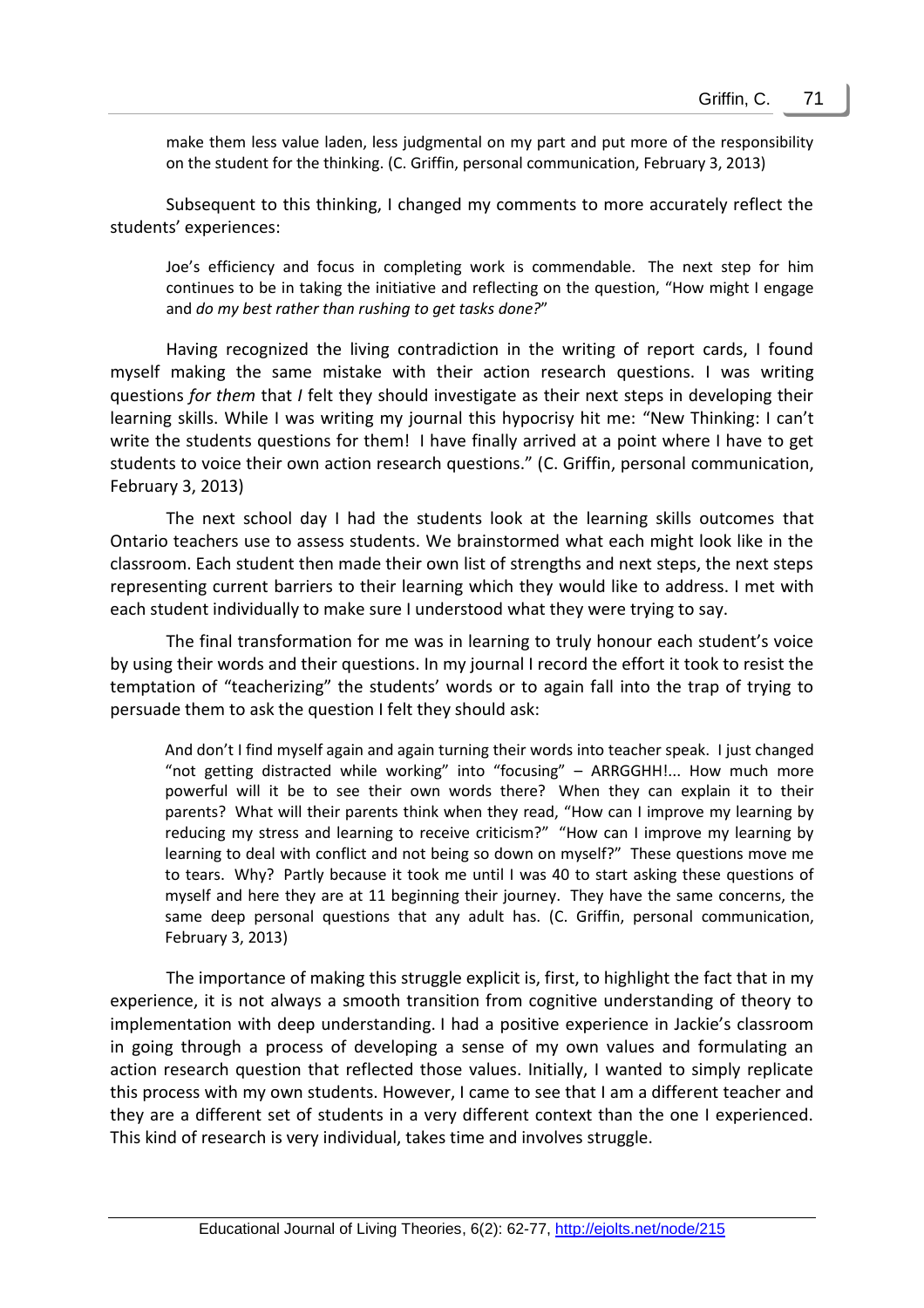Second, without an explanation of the process we went through together and the struggle I had to honour my students' voices, the reader might not believe that students in Grade 6 and 7 would be able to articulate questions of such deep and profound moral quality. I certainly doubted that we would arrive at these questions.

In the following video, four of my students read their personal research questions. Since creating their questions, I have sorted students into research groups based on the themes of their inquiries. The themes include focus, group work, independence in learning, interacting with others and conflict management and fear of talking in front of the class. Rather than getting ideas from books, we worked individually and in groups to develop action plans based on what the students already knew. You will hear each student explain the barriers they experienced and action they are taking.



**Video 3.** The Living Curriculum: Student Action Research Projects [\(http://youtu.be/rz2sSUeZlno\)](http://youtu.be/rz2sSUeZlno)

# **8. Influencing self, others and social formations within cultures-ofinquiry: Classroom and research group**

Working within the culture of inquiry with Liz, Jack and Jackie has had a huge influence on my confidence, the process of building a culture of inquiry and doing action research within my classroom. All three of my critical friends were able to offer me just in time feedback that built my trust in my embodied knowledge. In the following video you will see three examples prefaced by the doubt I was feeling. First, Jack reassured me that I am worthy of co-authoring a paper with two professors. Second, at 1:54 Jackie allayed my doubts as to whether I had significant evidence to add to the paper. Finally, at 2:44 Jackie and Liz help me to see that I was making progress when I doubted this compared to where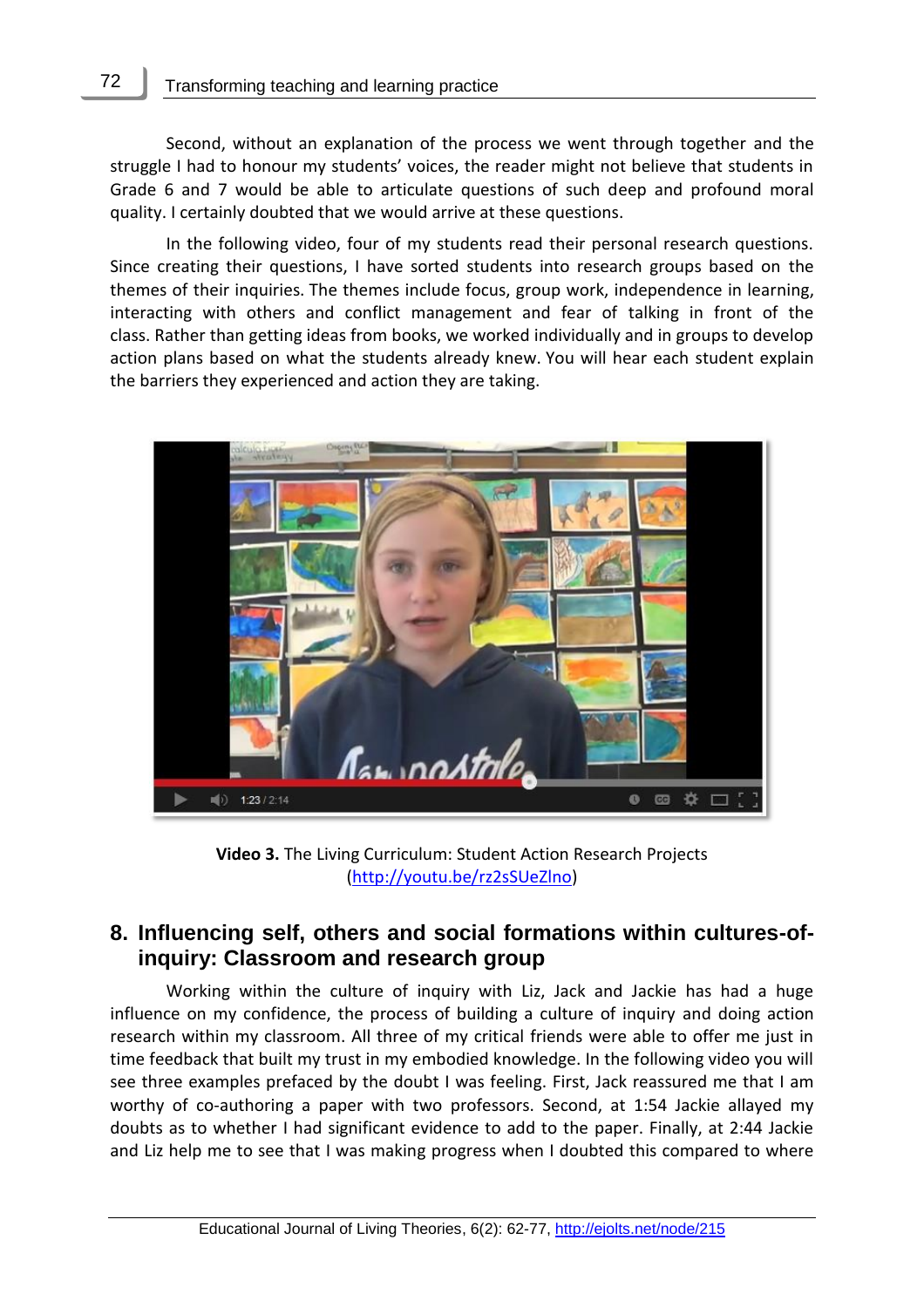Liz took her students. They confirm I am "... actually are doing more than you think with those kids. You are making them self-evaluate and evaluate you. Whoah!"



**Video 4.** Vulnerability [\(http://youtu.be/drpUzQ78pls\)](http://youtu.be/drpUzQ78pls)

What is very striking to me within the classroom and outside of the classroom, is the effect exposing our vulnerability can have on building trust. For example, I showed a clip of the four teachers in my TLLP group discussing our culture-of-inquiry, to my students. One teacher stated, "I felt much more comfortable when I knew it was just Cathy [me] coming in to watch me teach. With people I don't know as well, I felt they might be judgmental." I asked my students which part of the conversation surprised or had an impact on them. Many commented that they had had not realized that adults could feel vulnerable too.

Shortly after that session, the students in my class shared their questions with Liz's class. Some students asked me to read them though as they felt shy or awkward - they felt vulnerable. Several reported that after hearing older students admit they had the same questions, they realized that everyone had questions like theirs. Some of them even felt they might have the courage to read their own questions the next time.

# **9. Influencing social formations outside of the classroom**

Making public my inquiries and my personal vulnerabilities has also had the effect of building trust and allowing for rich communication within various groups outside the classroom. Jackie and Liz both commented that in communicating the source of living contradiction in my Masters inquiry, I influenced others to do the same. In one staff meeting, my TLLP group presented our work to date. In the presentation I explained that the math we are expected to teach now is not the math we learned in school. We have to invest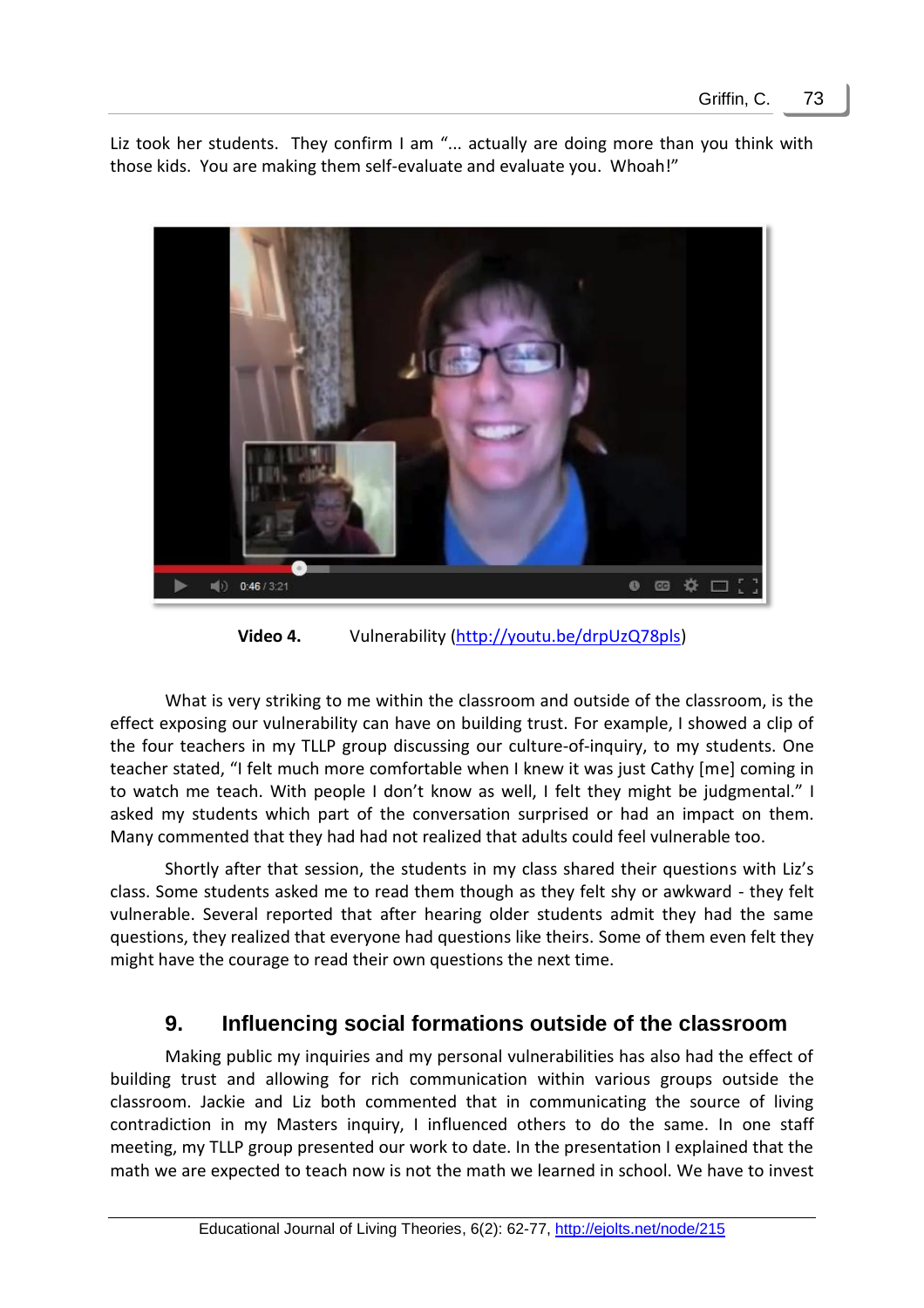time and effort in learning new strategies and approaches and this is not easy. In video clips of our group working, the staff could see us struggling and debating over how to do the math. After the presentation, one educational assistant (EA) articulated her great relief to know that we, as teachers, also struggle with teaching math.

Successful cultures of inquiry in my experience have participants who are willing to be humble or fallible in their knowing and act as catalysts for the rest of the group to do the same. I have been able to be either that catalyst or facilitate the making of this process explicit. As a catalyst I am willing to be seen as fallible and imperfect in my own practice in order to be part of the solution. My TLLP group (on February 13, 2013, as recorded in transcripts of our video recorded conversation) articulated that the introduction of individuals into a group who perceived to be judgmental has the effect of shutting down conversation. They felt strongly that "people have to be willing to swallow their pride," "to come at it like they don't know it" and "to be able to be exposed and open." These are strong values that can build cultures of inquiry, not only in classrooms but in groups of adults working to improving their practice.

### **10. EJOLTS update**

Since the writing of this article for the AERA conference in 2013, much has happened. Although I write in this paper about my internal journey, the three colleagues in my TLLP group experienced similar transformative experiences. Our TLLP group made passionate presentations to the rest of our teaching staff and then to our Area of Schools principals and superintendent to invite them to consider using self-directed action research in small, selfselected cultures of inquiry as a model for our professional development sessions. All four of us agreed that it was more important for us to share our passion, what we value about the process we used rather than try to share the understanding we gained about mathematics. We felt others could learn about the math from the countless professional resources we had used ourselves. What was remarkable about our work was the internal journey each of us made because of how we structured our culture of inquiry based on the work of Jack and Jackie and the experiences of Liz and myself.

Bradley Clarke shared how the trust in each other was what he valued most. He felt we were all capable of exposing vulnerabilities in our teaching because we were a small, selfselected group who respected each other and were committed to improving our practice together. Ryan Dawson commented on the importance of humility, of coming to the table as equals learning together rather than as experts. Because we lived according to this value of humility, we were able to remain open to learning and to each other rather than allowing our defenses to go up. I spoke of the authenticity gained in being explicit about our learning to others. We all found we talked openly to staff and students about the action we were taking to improve our practice. We invited feedback and in return others spoke openly to us about their learning. Finally, Melissa Juniper spoke about the confidence she gained through the process. By focusing our attention, taking purposeful action and reflecting openly about our successes and failures she felt a lessening in anxiety about the overwhelming job of improving one's practice as a teacher. She has begun to believe that she is, as she says, "enough" (second presentation available at: [http://youtu.be/VF4vI5-0Mig,](http://youtu.be/VF4vI5-0Mig) [http://youtu.be/1idqwlZSq0o,](http://youtu.be/1idqwlZSq0o) [http://youtu.be/WfiyPvMAGrc\)](http://youtu.be/WfiyPvMAGrc).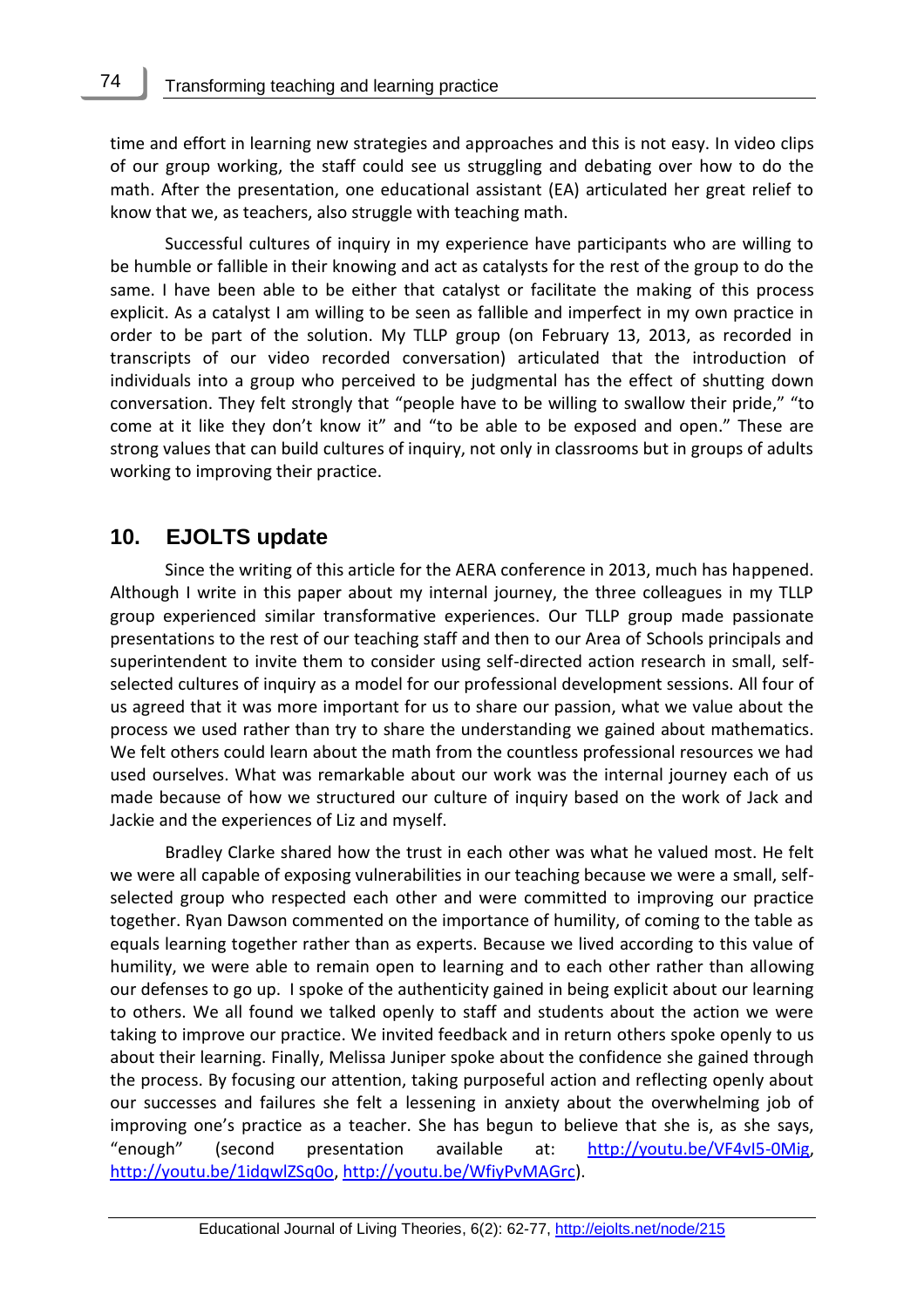Our impassioned speeches had an impact. First, we gained the support of our principal and teaching staff and are moving forward this year with self-directed action research in small, self-selected cultures of inquiry. This move is not without its difficulties. There is tension involved in trying a new process - both for the administration in terms of ensuring accountability and for individuals as they deal with the uncertainty involved in directing their own way forward. However, again and again I have been struck by how committed the staff are to protecting the process that we have begun.

Second, we gained the support of our superintendent and the administrative council of our board in going forward with a proposal to start a board-wide action research network. This was an idea Liz and I first considered at the inaugural Action Research Network of the Americas (ARNA) conference (May 2013, [https://sites.google.com/site/arnaconnect/arna---](https://sites.google.com/site/arnaconnect/arna---2013-conf) [2013-conf\)](https://sites.google.com/site/arnaconnect/arna---2013-conf) as we felt the need to gain more local support for the work we are doing. We were also aware of Jackie and Jack's success forming a variety of research groups and networks and the impact these groups have had on individual professional practice (including ourselves). Liz and I have submitted a proposal to the Ontario Ministry of Education through the Teacher Learning and Leadership Project (TLLP: [http://www.edu.gov.on.ca/eng/teacher/tllp.html\)](http://www.edu.gov.on.ca/eng/teacher/tllp.html) and Provincial Knowledge Exchange [\(http://mentoringmoments.ning.com\)](http://mentoringmoments.ning.com/) for members of our TLLP group and members of our Bluewater Master's cohort (for which Jackie was a professor and supervisor) to become mentors for others showing an interest in researching their own practice. To act as a mentor to us as facilitators of the group, we have requested Jackie's involvement in the project. Funding approval arrived in December 2013.

Finally, creating our presentations allowed us to consolidate our own values, beliefs and future direction. The year after the completion of our TLLP project, we, meaning the staff, continue to seek opportunities to co-plan, co-teach and reflect together. Topics we discussed as a small group last year are being discussed with a wider audience this year. For example, again and again I have heard each of us discussing the values we try to live in the classroom, why we hold them and the struggles we have in ensuring we live them. We continue to make our practice a topic of discussion with our students and recognize how much more engaged our students become as a result. As evidence of our commitment to improve our own practice through action research, we have submitted a second TLLP proposal for the 2014-15 school year and have invited two new members from our school to join us. We honour the action research process in the new proposal but are tackling a new topic - health and wellbeing.

What Liz, Jackie, Jack, our TLLP group and I are involved in is not neat and tidy and seamless. Although we have success, struggle is inherent in the process both as we try to continue to live according to our own values and as we try to expand our influence. The more we learn, the more there is to learn. As Dewey (1916, p. 408) said, "The self is not something ready-made, but something in continuous formation through choice of action." The important thing is to be aware of one's values and to choose to take action which leads in the direction of these values.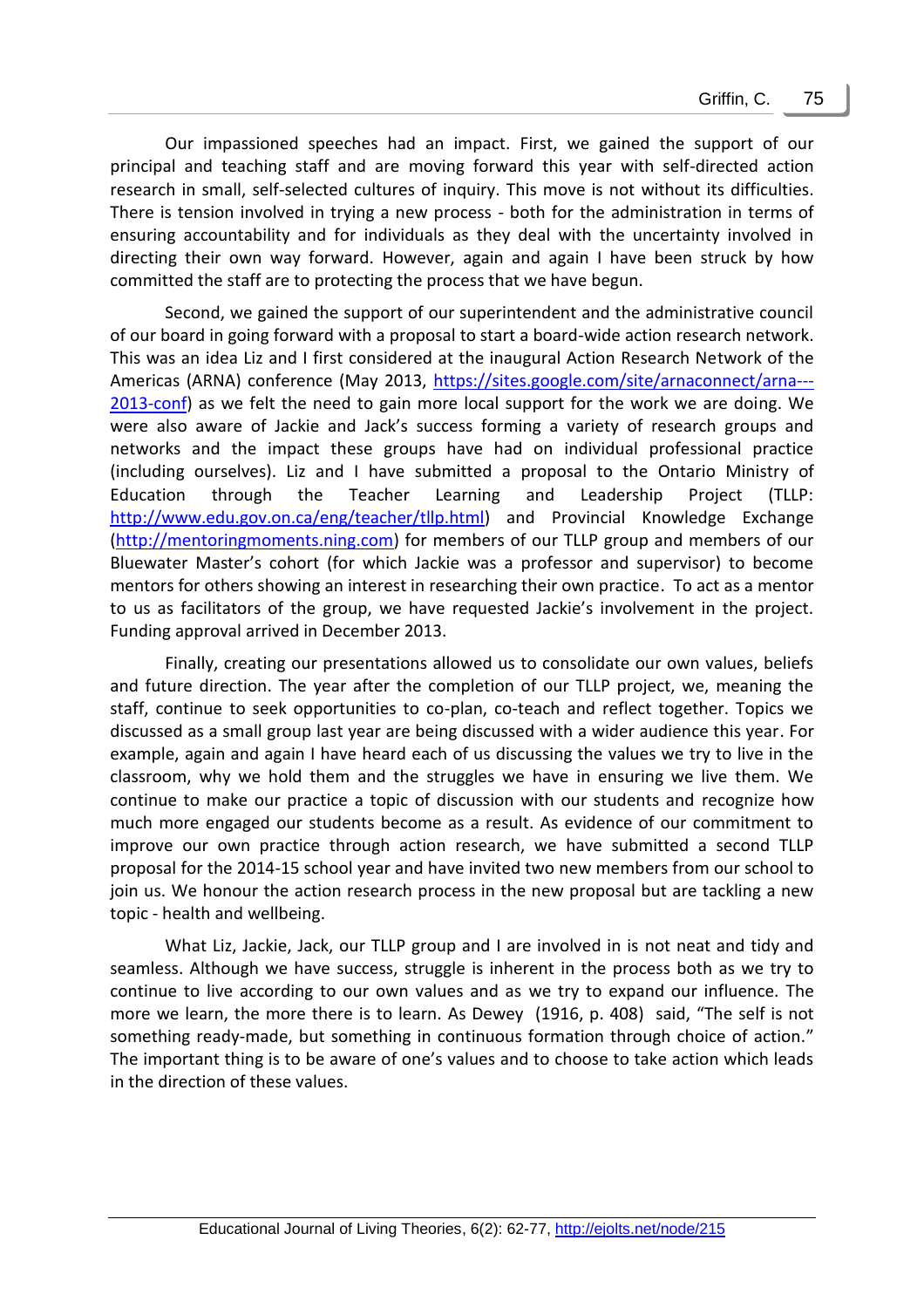# **References**

- Barr, R. D., & Parrett, W. H. (2008). *Saving our students saving our schools: 50 proven strategies for helping underachieving students and improving schools* (2nd ed.). Thousand Oaks, CA: Corwin Press.
- Bass, E., & Davis, L. (2008). *The courage to heal*. New York, NY: HarperCollins.
- Brach, T. (2005) *Radical Self-Acceptance: A buddhist guide to freeing yourself from*

 *shame (audio book).* http://www.soundstrue.com: Sounds True.

Brach, T. (2012). *Unfolding the wings of acceptance*. Retrieved November 3, 2013, from

<http://blog.tarabrach.com/2012/05/unfolding-wings-of-acceptance.html>

Branson, C. M. (2009). *Leadership for an age of wisdom*. New York, NY: Springer.

- Brown, B. [TED]. (2011, January 3). *The power of vulnerability* [Video file]. Retrieved from <http://www.youtube.com/watch?v=iCvmsMzlF7o>
- Cain, T. (2013). Re: Action research transcends constraints of poverty in elementary, high school and post-graduate settings [Peer commentary on the paper "Action research transcends constraints of poverty in elementary, high school and postgraduate settings" by E. Campbell, J. Delong, C. Griffin, & J. Whitehead]. Retrieved from<http://ejolts.org/mod/forum/discuss.php?d=88>
- Dewey, J. (1916). *Democracy and education: An introduction to the philosophy of education*. New York: The Macmillan Company.
- Griffin, C. (2011). [How can I improve my practice by living my values of love,](http://www.spanglefish.com/ActionResearchCanada/documents/BluewaterMRP/Griffin%20MRP%202.pdf) [trust and](http://www.spanglefish.com/ActionResearchCanada/documents/BluewaterMRP/Griffin%20MRP%202.pdf)  [authenticity more fully?](http://www.spanglefish.com/ActionResearchCanada/documents/BluewaterMRP/Griffin%20MRP%202.pdf) (Master's thesis, Master of Education Project, Brock University). Retrieved June 20, 2012, from <http://www.spanglefish.com/ActionResearchCanada/index.asp?pageid=255602>
- Heaversedge, J. (2010). *What is mindfulness?* [Audio podcasts]. Retrieved from <http://www.mentalhealth.org.uk/help-information/podcasts/what-is-mindfulness/>
- Kessler, R. (2000). *The soul of education*. Alexandria, VA: Association for Supervision and Curriculum Development.
- Peck, M. S. (1978). *The road less traveled*. New York: Simon and Schuster.
- Whitehead, J. (1989). Creating a living educational theory from questions of the kind, 'How do I improve my practice?' *Cambridge Journal of Education, 19*(1), 41-52.